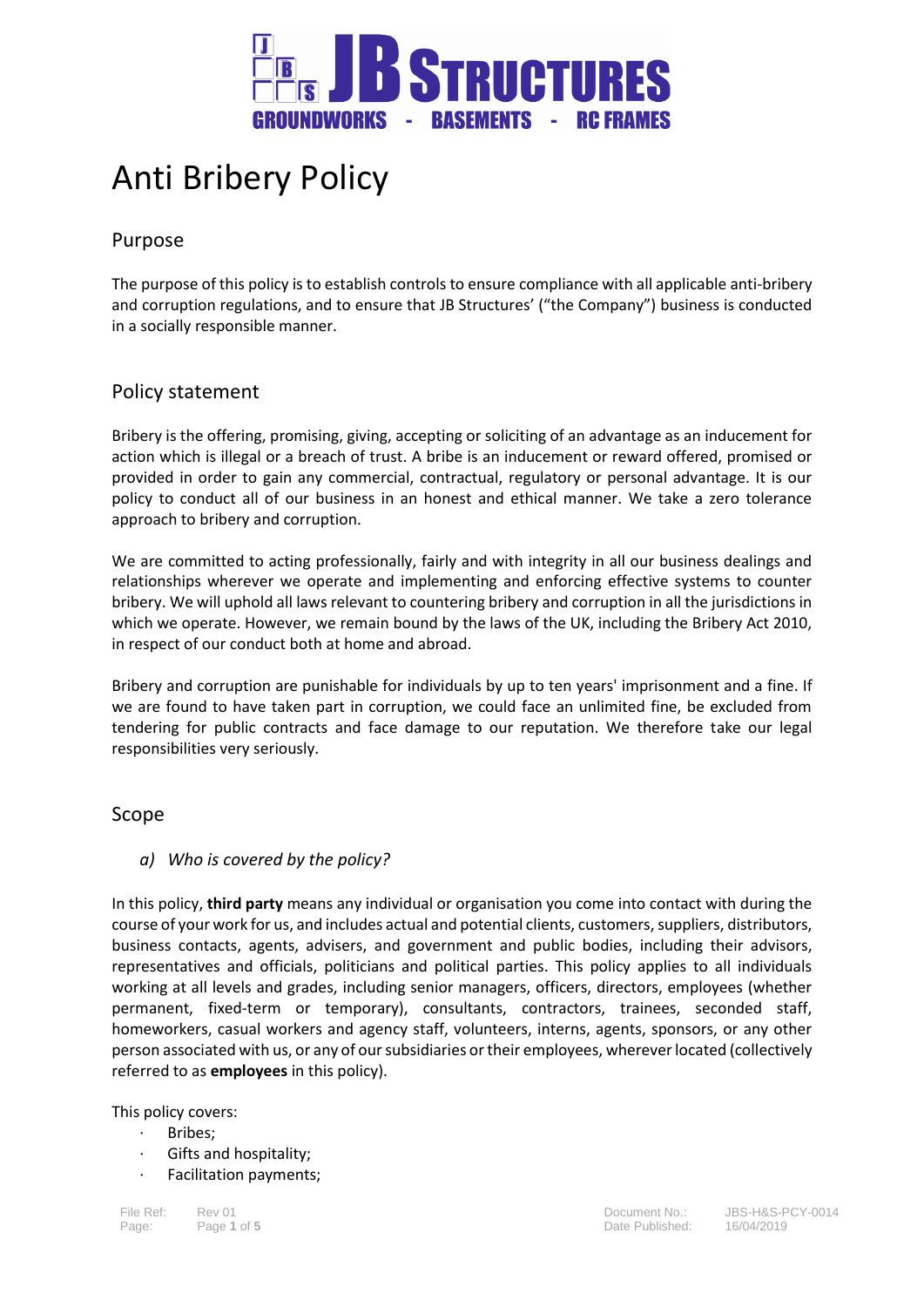

- · Political contributions;
- · Charitable contributions.

#### *b) Bribes*

Employees must not engage in any form of bribery, either directly or through any third party (such as an agent or distributor). Specifically, employees must not bribe a foreign public official anywhere in the world.

#### *c) Gifts and hospitality*

Employees must not offer or give any gift or hospitality:

- which could be regarded as illegal or improper, or which violates the recipient's policies; or
- · to any public employee or government officials or representatives, or politicians or political parties;

or

which exceeds £200 in value for each individual gift or £200 in value for each hospitality event (not to exceed a total value of £200 in any financial year), unless approved in writing by the employee's manager.

Employees may not accept any gift or hospitality from our business partners if:

it exceeds £200 in value for each individual gift or £200 in value for each hospitality event (not to exceed a total of £200in any financial year), unless approved in writing by the employee's manager;

or

- it is in cash;
- or
- · there is any suggestion that a return favour will be expected or implied.

Where a manager's approval is required above, if the manager is below Director Level then approval must be sought from an appropriate Director. If it is not appropriate to decline the offer of a gift, the gift may be accepted, provided it is then declared to the employee's manager and donated to charity.

We appreciate that the practice of giving business gifts varies between countries and regions and what may be normal and acceptable in one region may not be in another. The test to be applied is whether in all the circumstances the gift or hospitality is reasonable and justifiable. The intention behind the gift should always be considered. Within these parameters, local management may define specific guidelines and policies to reflect local professional and industry standards. Where this policy requires written approval to be given, the Company Secretary shall put in place a process to maintain a register of all such approvals.

#### *d) Facilitation payments and kickbacks*

Facilitation payments are a form of bribery made for the purpose of expediting or facilitating the performance of a public official for a routine governmental action, and not to obtain or retain business or any improper business advantage. Facilitation payments tend to be demanded by low level officials to obtain a level of service which one would normally be entitled to. Our strict policy is that facilitation payments must not be paid.

We recognise, however, that our employees may be faced with situations where there is a risk to the personal security of an employee or his/her family and where a facilitation payment is unavoidable, in which case the following steps must be taken: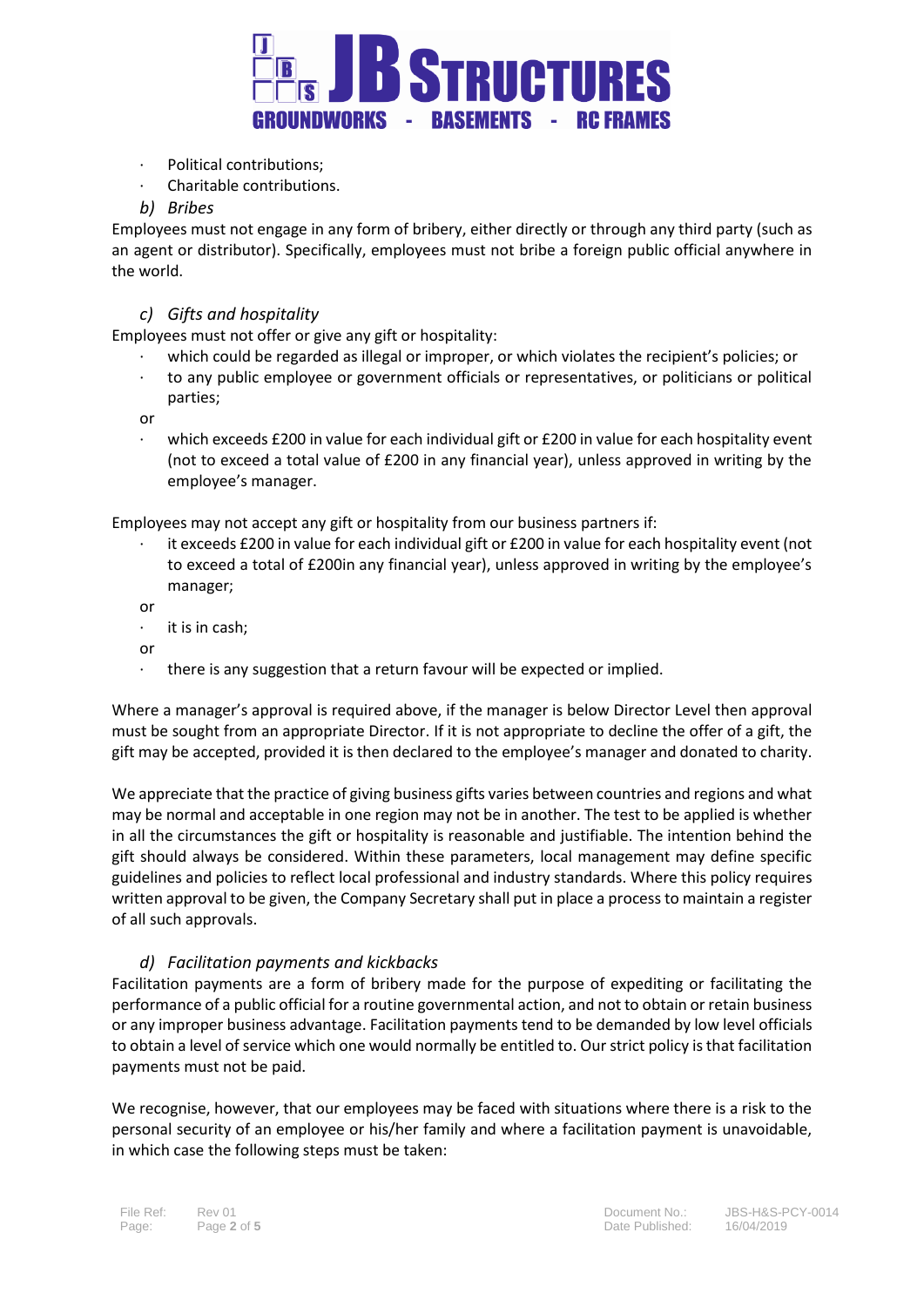

- · Keep any amount to the minimum;
- · Create a record concerning the payment; and
- Report it to your line manager.

In order to achieve our aim of not making any facilitation payments, each business of the Company will keep a record of all payments made, which must be reported to the Company Secretary, in order to evaluate the business risk and to develop a strategy to minimise such payments in the future.

#### *e) Political Contributions*

We do not make donations, whether in cash or kind, in support of any political parties or candidates, as this can be perceived as an attempt to gain an improper business advantage.

#### *f) Charitable contributions*

Charitable support and donations are acceptable (and indeed are encouraged), whether of inkind services, knowledge, time, or direct financial contributions. However, employees must be careful to ensure that charitable contributions are not used as a scheme to conceal bribery. We only make charitable donations that are legal and ethical under local laws and practices]. No donation must be offered or made without the prior approval of [the compliance manager.

All charitable contributions should be publicly disclosed.

### Your responsibilities

You must ensure that you read, understand and comply with this policy. The prevention, detection and reporting of bribery and other forms of corruption are the responsibility of all those working for us or under our control. All employees are required to avoid any activity that might lead to, or suggest, a breach of this policy. You must notify your manager **OR** the Company Secretary or the confidential helpline as soon as possible if you believe or suspect that a conflict with or breach of this policy has occurred, or may occur in the future. Any employee who breaches this policy will face disciplinary action, which could result in dismissal for gross misconduct. We reserve our right to terminate our contractual relationship with other workers if they breach this policy.

#### Record-keeping

We must keep financial records and have appropriate internal controls in place which will evidence the business reason for making payments to third parties. You must declare and keep a written record of all hospitality or gifts accepted or offered, which will be subject to managerial review. You must ensure all expenses claims relating to hospitality, gifts or expenses incurred to third parties are submitted in accordance with our expenses policy and specifically record the reason for the expenditure. All accounts, invoices, memoranda and other documents and records relating to dealings with third parties, such as clients, suppliers and business contacts, should be prepared and maintained with strict accuracy and completeness. No accounts must be kept "off-book" to facilitate or conceal improper payments.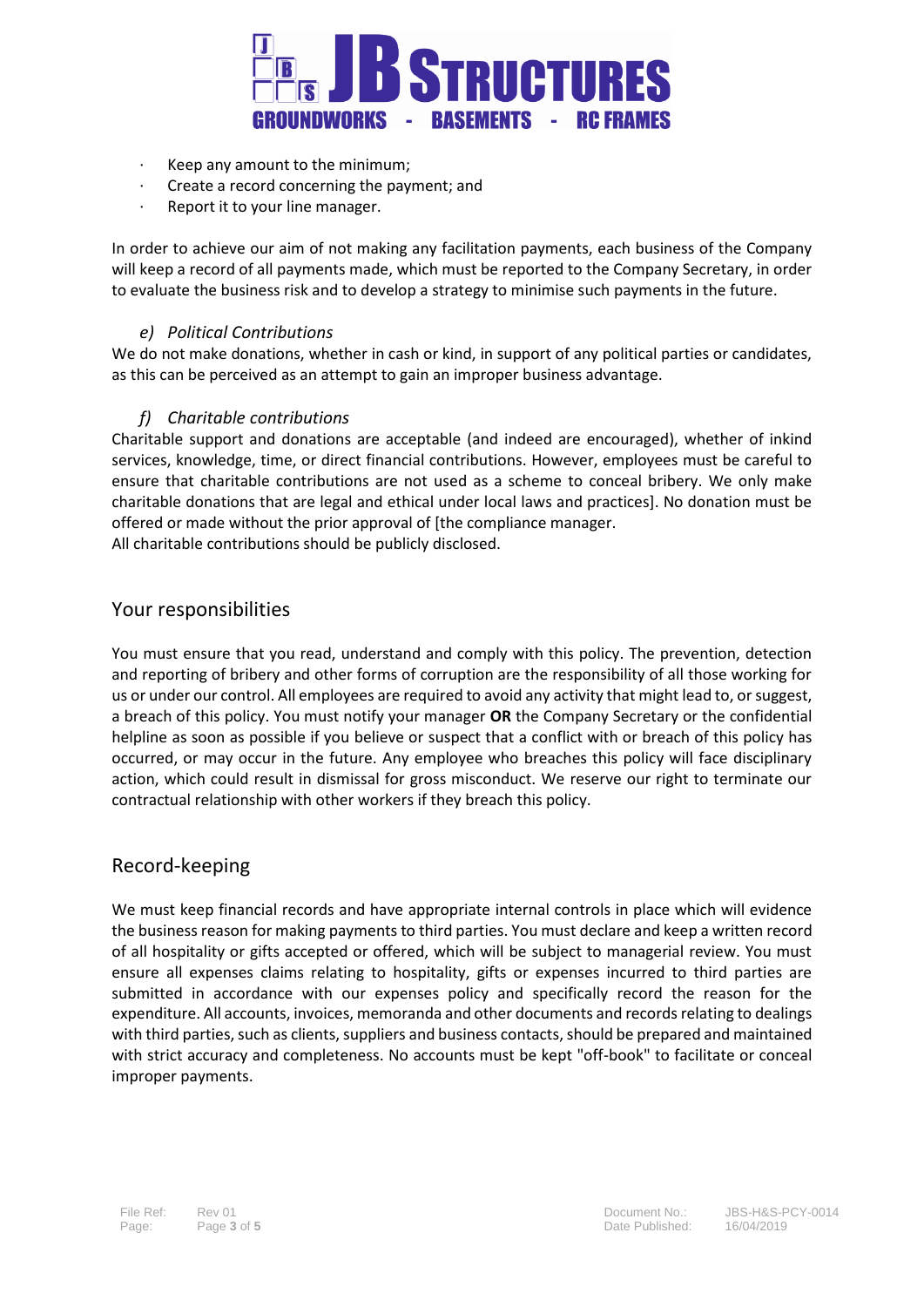

## How to raise a concern

You are encouraged to raise concerns about any issue or suspicion of malpractice at the earliest possible stage. If you are unsure whether a particular act constitutes bribery or corruption, or if you have any other queries or concerns, these should be raised with your line manager **OR** the Company Secretary or through the confidential helpline.

# What to do if you are a victim of bribery or corruption

It is important that you tell the Company Secretary or the confidential helpline as soon as possible if you are offered a bribe by a third party, are asked to make one, suspect that this may happen in the future, or believe that you are a victim of another form of unlawful activity.

## Protection

Employees who refuse to accept or offer a bribe, or those who raise concerns or report another's wrongdoing, are sometimes worried about possible repercussions. We aim to encourage openness and will support anyone who raises genuine concerns in good faith under this policy, even if they turn out to be mistaken. We are committed to ensuring no one suffers any detrimental treatment as a result of refusing to take part in bribery or corruption, or because of reporting in good faith their suspicion that an actual or potential bribery or other corruption offence has taken place, or may take place in the future. Detrimental treatment includes dismissal, disciplinary action, threats or other unfavourable treatment connected with raising a concern. If you believe that you have suffered any such treatment, you should inform [the compliance manager] immediately. If the matter is not remedied, and you are an employee, you should raise it formally using the company's Grievance Procedure.

# Training and communication

Training on this policy forms part of the induction process for all new employees. All existing employees will receive regular, relevant training on how to implement and adhere to this policy. In addition, all employees will be asked to formally accept conformance to this policy on an annual basis. Our zero-tolerance approach to bribery and corruption must be communicated to all suppliers, contractors and business partners at the outset of our business relationship with them and as appropriate thereafter.

## Who is responsible for the policy?

The board of directors has overall responsibility for ensuring this policy complies with our legal and ethical obligations, and that all those under our control comply with it. The Company Secretary has primary and day-to-day responsibility for implementing this policy, and for monitoring its use and effectiveness and dealing with any queries on its interpretation. Management at all levels are responsible for ensuring those reporting to them are made aware of and understand this policy and are given adequate and regular training on it.

File Ref: Rev 01 Document No.: JBS-H&S-PCY-0014 Page: Page **4** of **5** Date Published: 16/04/2019